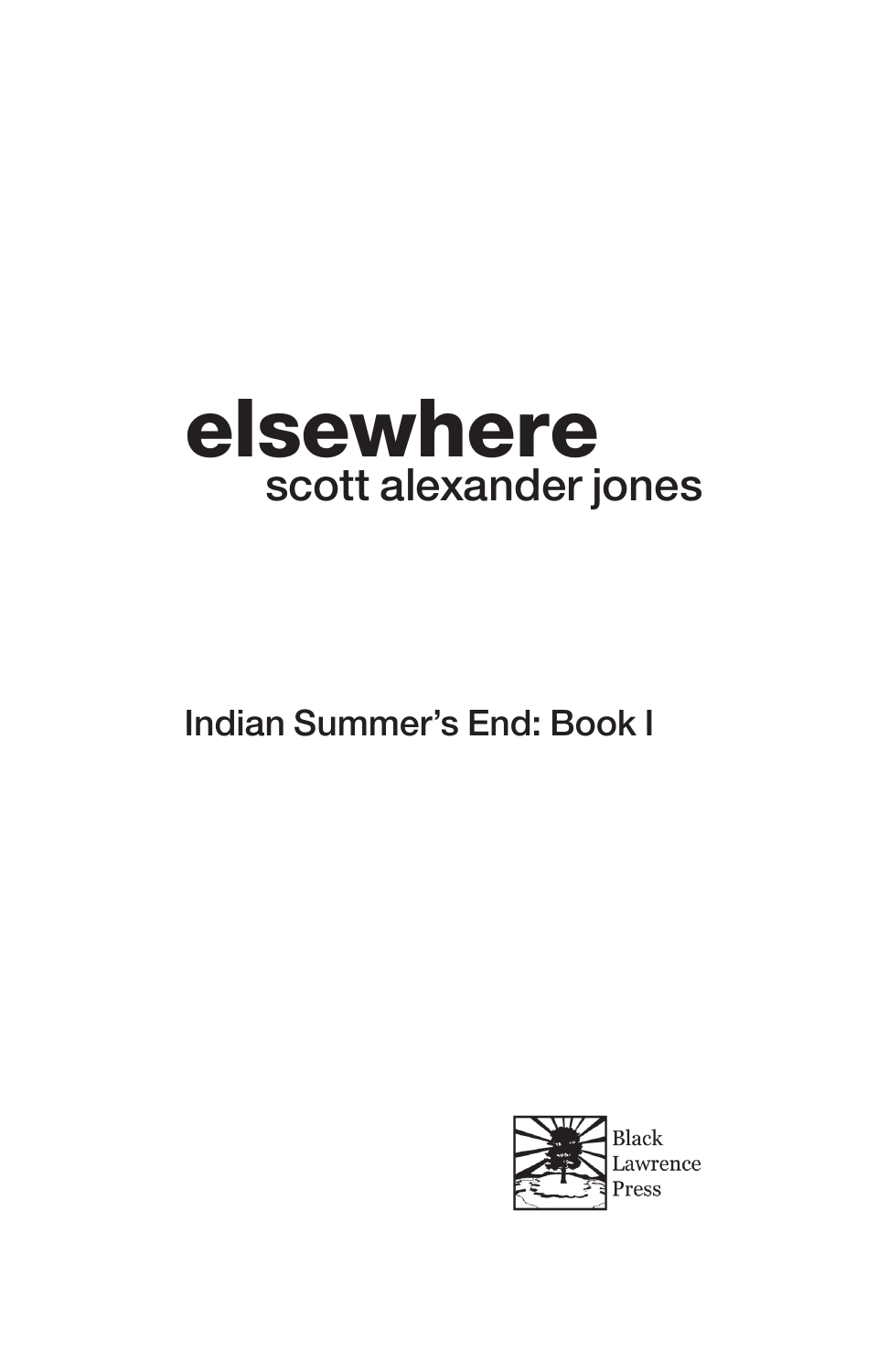## Acknowledgments

Thanks to the University of Montana for funding me to fly to Prague in the summer of 2008 to get the gears of *Indian Summer's End* turning. To the Montana Artists Refuge for housing me during my 2009 October Writer's Residency in a former Wild West bank. To the Emrys Foundation for awarding me the 2011 Nancy Dew Taylor Poetry Award for an excerpt from *elsewhere*.

I'm much obliged to the editors of the following journals, in which excerpts of *elsewhere* first appeared: *Black Mail Press*, *Bluestem*, *Bombay Gin*, *Caper Literary Journal*, *Dislocate*, *Emrys Journal*, *Fact-Simile*, *Front Range*, *Inscape*, *The Journal* (UK), *Konundrum Engine Literary Review*, *Landfall*, *The Medulla Review*, *Moon Milk Review*, *Out of Our*, *The Oyez Review*, *Phoebe*, *Pinyon*, *Poetry Sky*, *Redivider*, *Roanoke Review*, *The Sheltered Poet*, *Thumbnail Magazine*, and *Tribeca Poetry Review*.

And gratitude to Taylor Mitchell and Greta Wrolstad, for keeping the fire alive.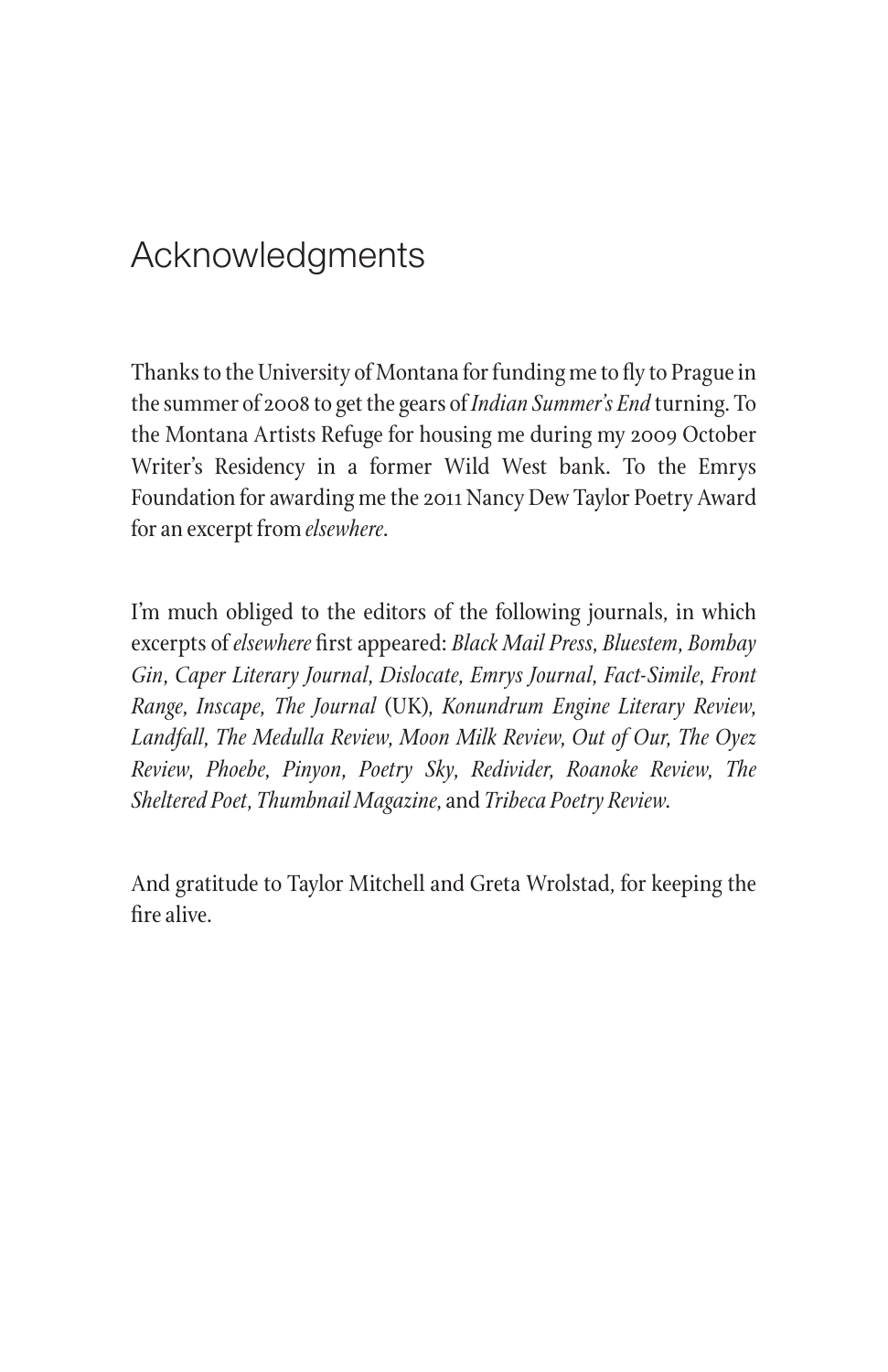*Into a thousand towns my legs have carried me, and countless homes— What are all these? A moon reflected in the water A flower floating in the sky*

—Gizan Zenrai (1802–1878)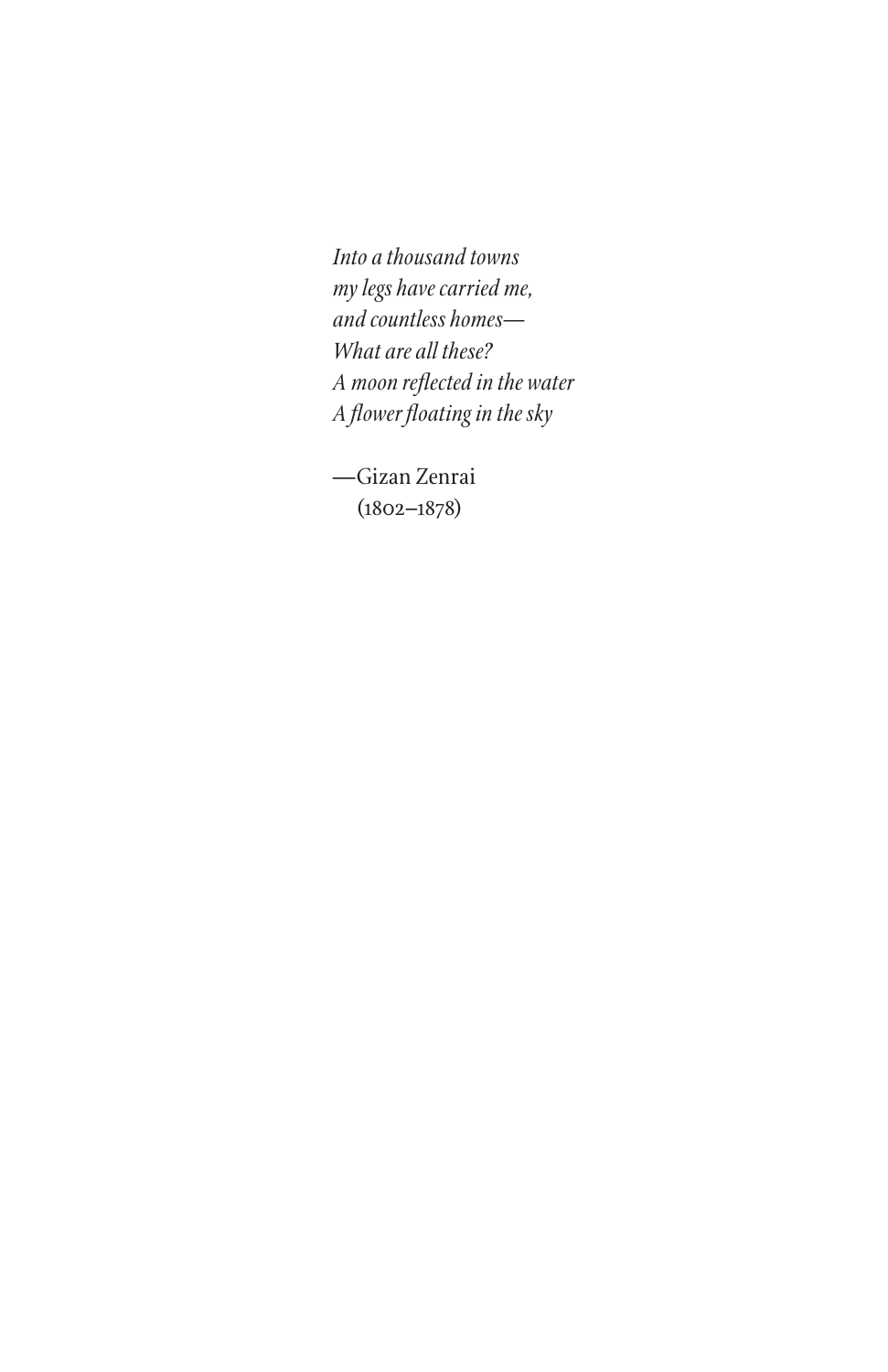That finger on your temple is the barrel of my raygun—

That wretched dull resonance

breaching walls where windows once were, here at the end of all things

tells us nothing

we haven/t already been told

regarding nightjars—

That eyelid slit of light beneath the bathroom door at the end of the hallway

yellow & yellowish & yellowing as deciduous leaves

come winter

says one of us remains awake at this androgynous hour

lighting candles meant to conjure azaleas. Call it evening despite

our blue proximity to morning—

Blue as your tattered pea coat I always mistook for black— Choose any definition

of blackout: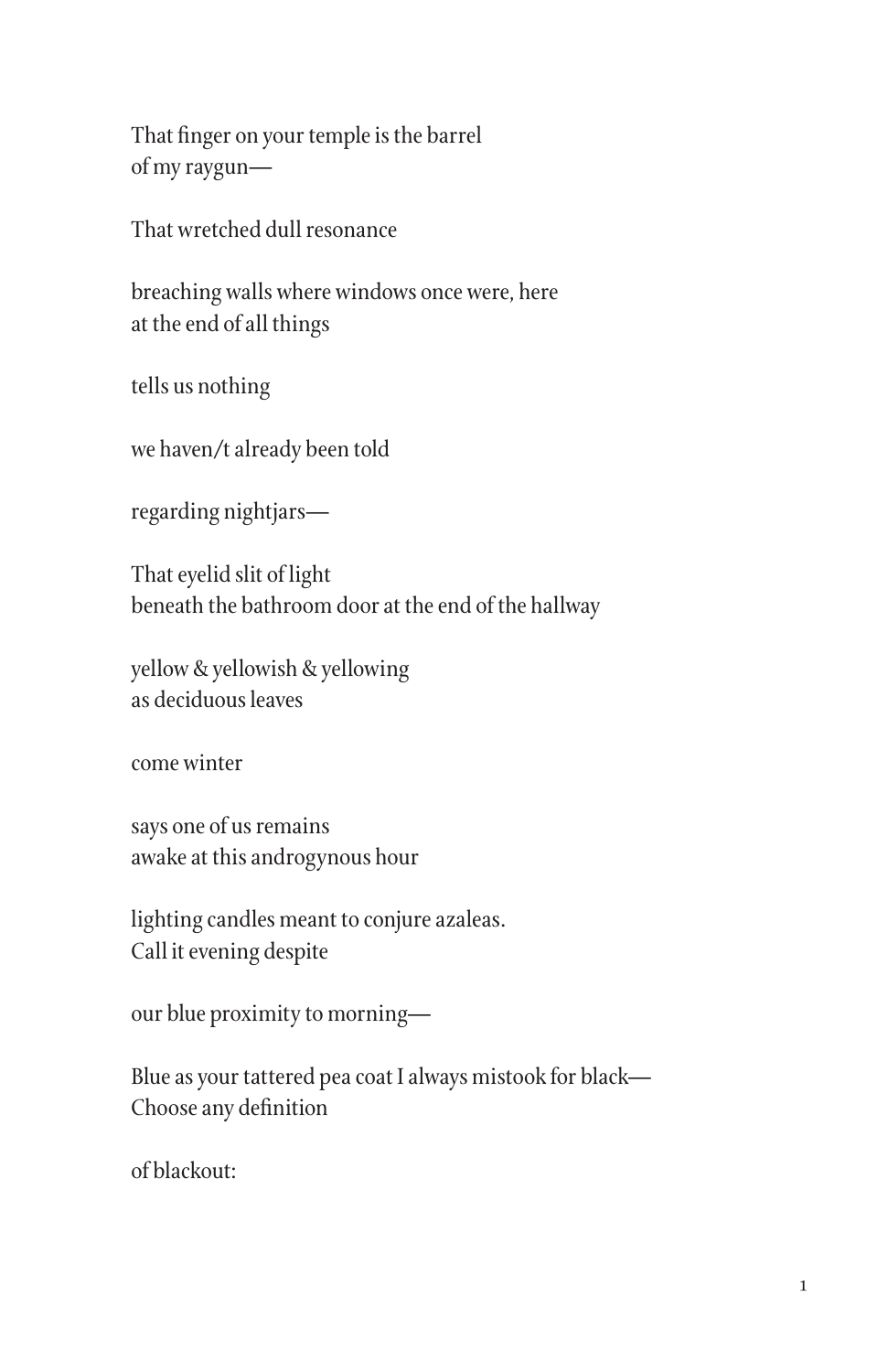A scarlet pulsing of stoplights or the scar in my abdomen from the failed

appendectomy of a cyclone

fence—

And if I am sleeping thru the lullabies of a summer storm, you are screaming

an arsenal of auburn

cellos into hiding—

Your lipstick desperately flamingo. Soundlessly agape as Civil War daguerreotypes.

We have arrived

at the scene of the film where the first bullets hail down— All sound cuts out—

Your larynx

banished brailleward

by explosions in the sky. Toward the more taciturn outskirts of

anywhere but here—

The nowheres

we/ll no longer witness together— Scouring burnt lexicons in search of the perfect word for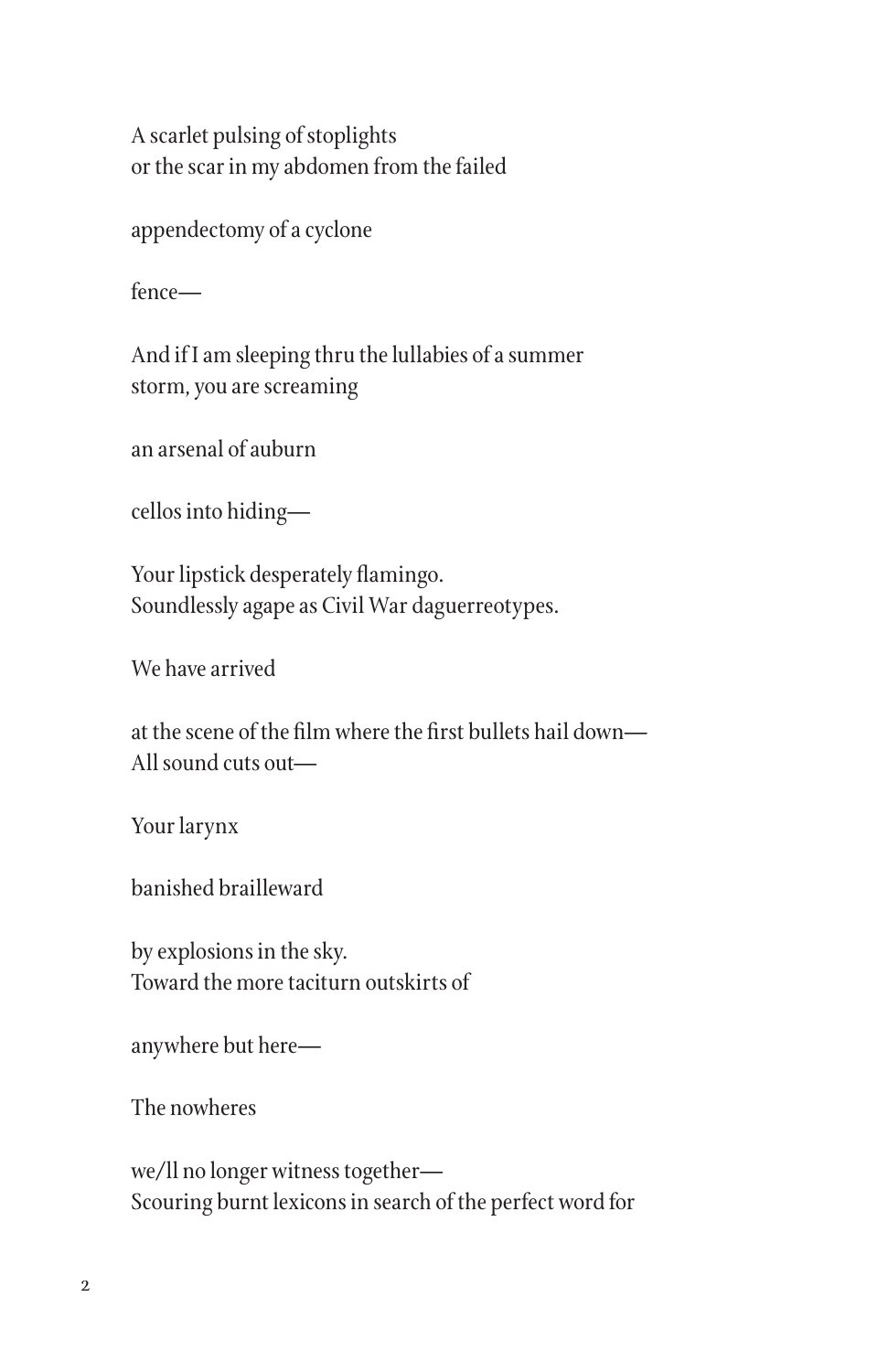murmurs of wind

caught in a vacant stairwell—

For the wayward shape things take— The way we never settled

on a middle name for the child they swore your stomach concealed

the times you wore that red summer dress with leg warmers

seven consecutive autumns.

There are words

like: heartwood, petrichor

for lumber resistant to decay— For the fragrance of rainfall on dry earth—

Their patents pending

as medicine for hummingbirds to resemble a pageantry of elaborately feathered insects

rather than spies

transmitting the twitches of fractured lips to the flapper girls dancing

the Charleston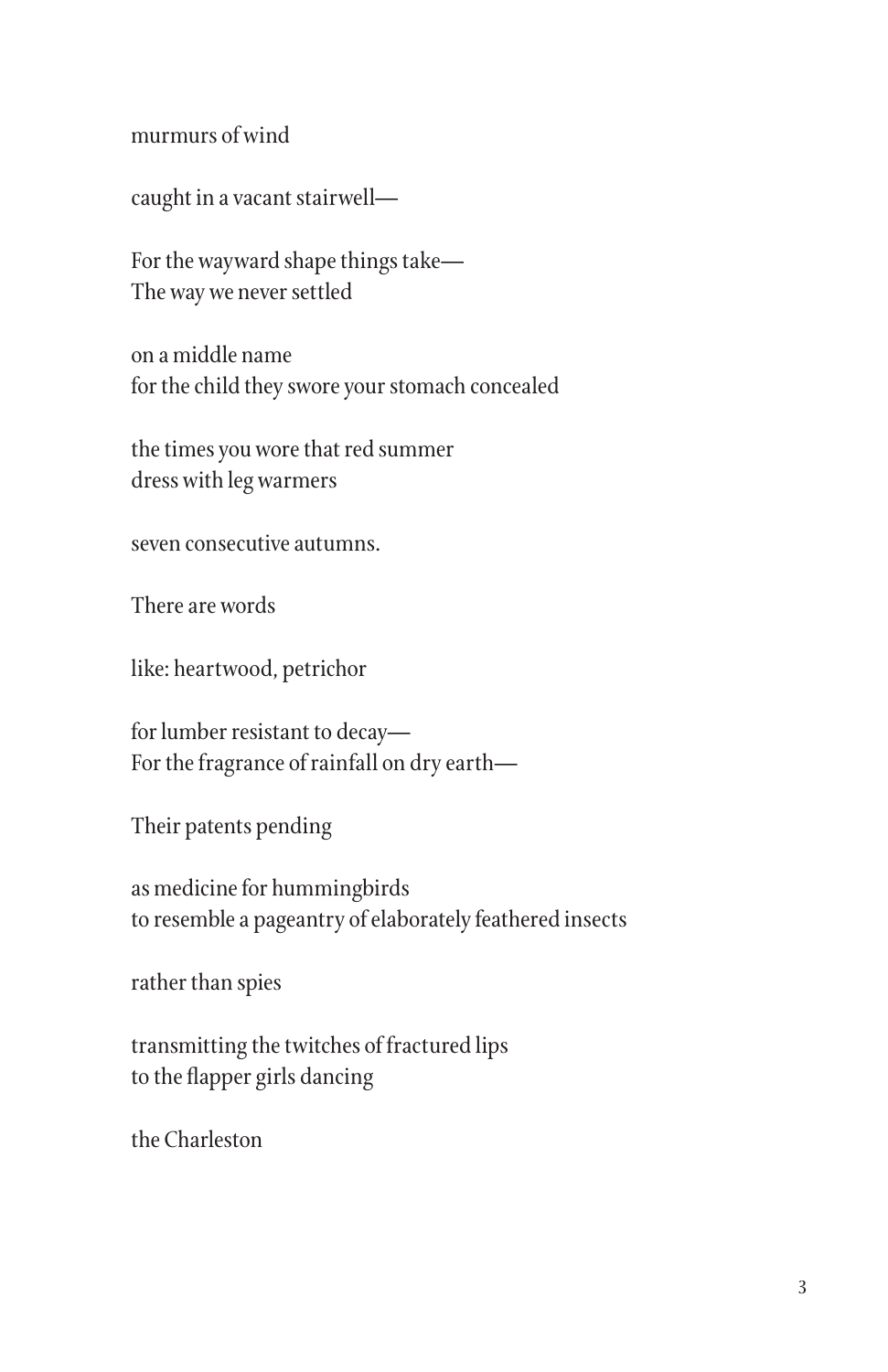just outside the veiled electricity of my peripheral vision. There isn/t a word for

the distant moan

of Bozeman locomotives—

Soft caterpillars of the vacant night— And I refuse to evoke sousaphones trapped in Nerja Caverns—

The way my army of

mascara skeletons

will be more dead tomorrow than today— How apoptosis

means: programmed cell death

means: the moment our eyes first adjust to florescence something inside us

conspires against us. Yet we don/t exactly wilt like lettuce left

outside summer mausoleums—

Where sprinklers have been planted between caskets we call buried so rapture, rush

hour traffic or massive plague won/t prevent the daily watering of the dead—

Revived